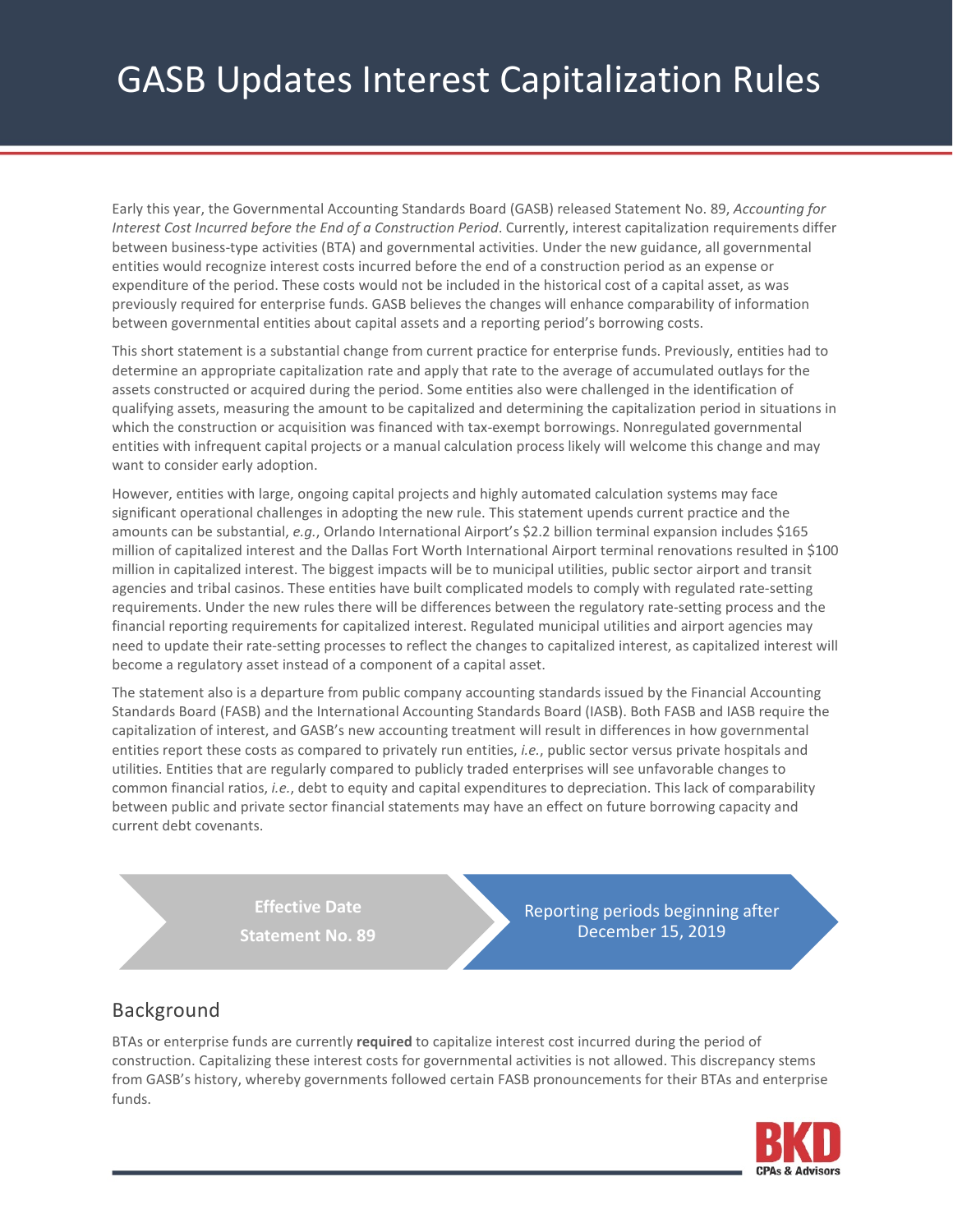#### *GASB Updates Interest Capitalization Rules*

When these legacy FASB pronouncements were directly incorporated into GASB literature in Statement 62, *Codification of Accounting and Financial Reporting Guidance Contained in Pre-November 30, 1989 FASB and AICPA Pronouncements*, they retained their applicability only to those certain financial statements, highlighted in the table below.

| <b>Governmental Fund Type Comparison</b>                          |                                                                                                                                                                                                                                                                                                           |                                                                                                                                                                                                                       |
|-------------------------------------------------------------------|-----------------------------------------------------------------------------------------------------------------------------------------------------------------------------------------------------------------------------------------------------------------------------------------------------------|-----------------------------------------------------------------------------------------------------------------------------------------------------------------------------------------------------------------------|
|                                                                   | <b>Governmental Funds</b>                                                                                                                                                                                                                                                                                 | <b>Enterprise Funds/BTAs</b>                                                                                                                                                                                          |
| <b>Description</b>                                                | Services largely funded through<br>nonexchange revenues (taxes)                                                                                                                                                                                                                                           | Services primarily funded through user<br>charges                                                                                                                                                                     |
| <b>Measurement Focus</b><br>(what transactions are<br>recorded)   | Flow of current financial resources. This<br>focus measures financial resources<br>available to the entity in the near future<br>as a result of transactions and events of<br>the fiscal period reported. Long-term<br>assets and liabilities are not reflected on<br>a governmental fund's balance sheet | Flow of economic resources. This<br>measurement focus generally is the same<br>as that used by commercial entities. Both<br>long-term assets and liabilities are<br>reported on an enterprise fund's balance<br>sheet |
| <b>Basis of Accounting</b><br>(when transactions are<br>recorded) | Modified accrual basis                                                                                                                                                                                                                                                                                    | <b>Accrual basis</b>                                                                                                                                                                                                  |
| <b>Cash Flow Statement</b>                                        | No                                                                                                                                                                                                                                                                                                        | Yes                                                                                                                                                                                                                   |

# Basis for Conclusion

Statement 89 reflects GASB's conclusion that interest costs do not meet the definition of an asset. GASB concluded the financing activity does not enhance an asset's present service capacity because the asset will have the same ability to provide services, regardless of whether interest is incurred. GASB also concluded interest costs are not deferred outflow of resources, defined as "a consumption of net assets by the government that is applicable to a future reporting period," because they are periodic costs related to the current reporting period. Unlike FASB, GASB's conceptual framework does not include a matching principal to defer expenses until the related revenue is recognized.

#### Ancillary Charges

The statement does not change the capitalization of ancillary charges incurred in the acquisition of capital assets. Ancillary charges included freight and transportation charges, site preparation costs and certain professional fees that are directly attributable to the asset's acquisition. GASB concluded ancillary charges enable the government to use the asset to provide service and, therefore, the amounts should be included in an asset's historical cost. GASB noted that ancillary charges would be incurred regardless of how the acquisition or construction is financed.

# Transition & Effective Date

The new guidance is effective for periods beginning after December 15, 2019. The changes would be applied on a prospective basis—governments would discontinue capitalizing interest at implementation but would not be required to revalue assets for interest previously capitalized. For construction-in-progress, interest cost incurred after the beginning of the first reporting period to which this statement is applied should not be capitalized. Early adoption is permitted.